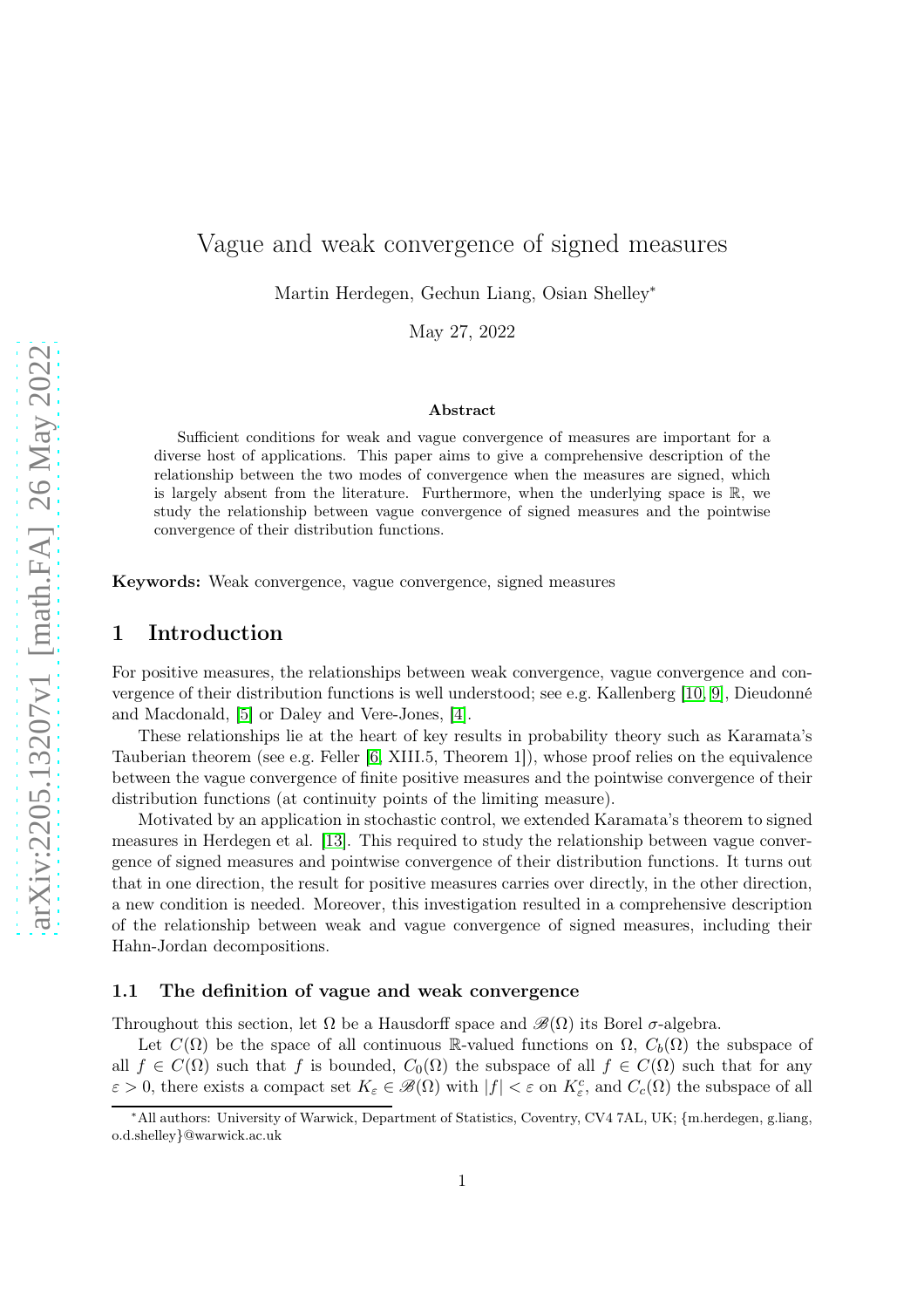$f \in C(\Omega)$  such that f has compact support. Clearly, we have the inclusions  $C_c(\Omega) \subseteq C_0(\Omega) \subseteq$  $C_h(\Omega) \subseteq C(\Omega)$ .

For a signed measure  $\mu$  on  $(\Omega, \mathscr{B}(\Omega))$ , we denote its Hahn-Jordan decomposition by  $\mu =$  $\mu^+ - \mu^-$ , and its associated variation measure by  $|\mu| := \mu^+ + \mu^-$ . The *total variation* of a signed measure  $\mu$  is denoted by  $\|\mu\| := |\mu(\Omega)|$ , and we say that  $\mu$  is finite if  $\|\mu\| < \infty$ .

A finite signed measure  $\mu$  on  $(\Omega, \mathcal{B}(\Omega))$  is called a *finite signed Radon measure* if  $|\mu|$  is *inner regular*, i.e., for each  $A \in \mathscr{B}(\Omega)$ ,

$$
|\mu|(A) = \sup\{|\mu|(K) : K \in \mathcal{B}(\Omega), K \text{ compact}, K \subset A\}.
$$

We denote the set of all finite signed Radon measures on  $(\Omega, \mathcal{B}(\Omega))$  by  $\mathcal{M}(\Omega)$  and the subset of all finite positive Radon measures by  $(\mathcal{M}^+(\Omega)).$ 

We now come to the key definition of this paper.

**Definition 1.1.** Let  $\Omega$  be a Hausdorff space. For  $\mu \in \mathcal{M}(\Omega)$ , define the map  $I_{\mu}: C_b(\Omega) \to \mathbb{R}$ by

$$
I_{\mu}(f) = \int_{\Omega} f \, \mathrm{d}\mu.
$$

We say that a sequence  $\{\mu_n\} \subset \mathcal{M}(\Omega)$  converges to  $\mu \in \mathcal{M}(\Omega)$ 

(a) vaguely if  $I_{\mu_n}(f) \to I_{\mu}(f)$  for all  $f \in C_c(\Omega)$ , and we write

$$
\operatorname*{v-lim}_{n\to\infty}\mu_n=\mu;
$$

(b) weakly if  $I_{\mu_n}(f) \to I_{\mu}(f)$  for all  $f \in C_b(\Omega),^1$  $f \in C_b(\Omega),^1$  and we write

$$
\operatorname*{w-lim}_{n\to\infty}\mu_n=\mu.
$$

Before making some comments on our definition of vague convergence, it is useful to recall the famous Riesz-Markov-Kakutani Representation Theorem; see [\[7,](#page-14-6) Theorem 7.17] and [\[1,](#page-14-7) Theorem 14.14] for a proof.

<span id="page-1-1"></span>**Theorem 1.2** (Riesz-Markov-Kakutani Representation Theorem). Let  $\Omega$  be a locally compact Hausdorff space.

- (a) The mapping  $\mu \mapsto I_{\mu}$ , where  $I_{\mu}: C_0(\Omega) \to \mathbb{R}$ , is an isometric isomorphism from  $\mathcal{M}(\Omega)$  to  $(C_0(\Omega))^*$ .
- (b) The mapping  $\mu \mapsto I_{\mu}$ , where  $I_{\mu}: C_c(\Omega) \to \mathbb{R}$ , is a surjective isometry from  $\mathcal{M}(\Omega)$  to  $(C_c(\Omega))^*$ .

We also note the following straightforward result that sheds light between the relationship of parts (a) and (b) in Theorem [1.2.](#page-1-1) It follows directly from the Stone-Weierstraß Theorem [A.1](#page-11-0) and the triangle inequality.

<span id="page-1-2"></span>**Proposition 1.3.** Let  $\Omega$  be a locally compact Hausdorff space and  $\{\mu_n\} \cup \{\mu\} \subset \mathcal{M}(\Omega)$  with  $\sup_{n\in\mathbb{N}}\|\mu_n\| < \infty$ . Then

 $I_{\mu_n}(f) \to I_{\mu}(f)$  for all  $f \in C_0(\Omega)$  if and only if  $I_{\mu_n}(f) \to I_{\mu}(f)$  for all  $f \in C_c(\Omega)$ . (1.1)

<span id="page-1-0"></span><sup>&</sup>lt;sup>1</sup>Weak convergence is sometimes referred to as narrow convergence; see [\[3,](#page-14-8) Section 8.1].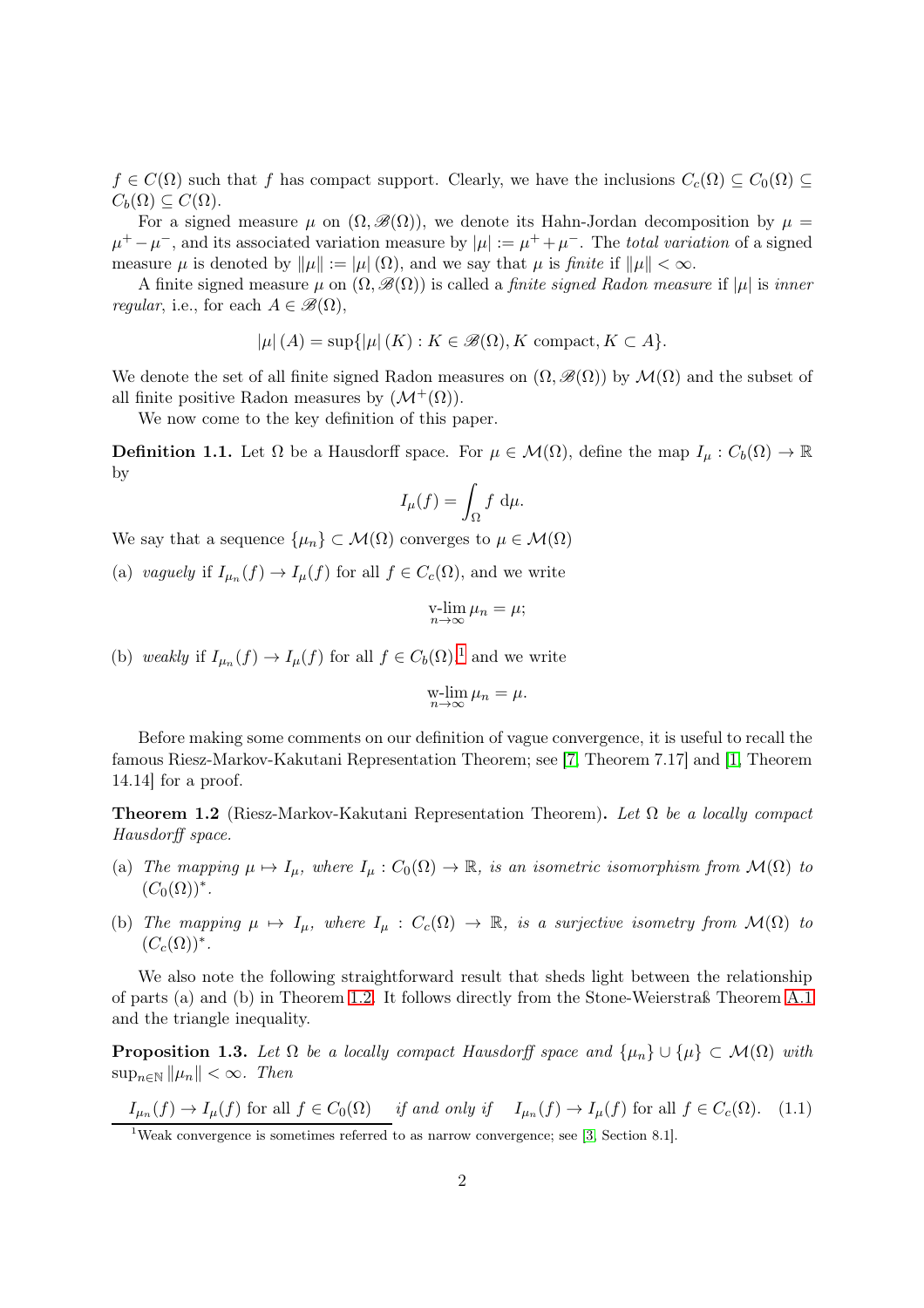Now some remarks on our definition of vague convergence are in order, in particular given that one can find a variety of definitions in the extant literature.

Remark 1.4. (a) Our definition of vague convergence is maybe the most common one found in the literature; see e.g. Dieudonné and Macdonald [\[5,](#page-14-2) Section XIII.4], Kallenberg [\[9,](#page-14-1) Chapter 5] or Klenke, [\[11,](#page-14-9) Section 13.2].

(b) Motivated by Theorem [1.2,](#page-1-1) when  $\Omega$  a locally compact, vague convergence is defined for test functions in  $C_0(\Omega)$  (rather than in  $C_c(\Omega)$ ) by Folland [\[7,](#page-14-6) Section 7.3]. However, in light of Proposition [1.3,](#page-1-2) this stronger definition coincides with our definition if the sequence of measures is uniformly bounded.

(c) When  $\Omega$  is a Polish space, the vague topology on  $\mathcal{M}^+(\Omega)$  (which characterises vague convergence) has alternatively been defined to be generated by the family of mappings  $\pi_f$ :  $\mathcal{M}^+(\Omega) \to \mathbb{R}_+$  where the f are nonnegative continuous functions with metric bounded support. This is the approach taken by Kallenberg [\[10,](#page-14-0) Section 4.1] and Daley and Vere-Jones [\[4,](#page-14-3) Section A2.6]. Basrak and Planinić [\[2\]](#page-14-10) show that this definition coincides with our definition using using the theory of boundedness due to Hue [\[8\]](#page-14-11). Moreover, [\[2\]](#page-14-10) show explicitly that these vague topologies make  $\mathcal{M}^+(\Omega)$  a Polish space in its own right. In particular this latter fact convinced us that our definition is the most natural one.

#### 1.2 Organisation of the paper

The remainder of the paper is organised as follows. Section [2](#page-2-0) describes the relationship between vague and weak convergence in  $\mathcal{M}(\Omega)$ , including the weak and vague convergence of the positive and negative parts in the Hahn-Jordan decomposition. The results are summarised in Table [1.](#page-5-0) In the special case that  $\Omega = \mathbb{R}$ , Section [3](#page-5-1) studies the relationship between the vague convergence of a family  $\{\mu_n\}$  of measures and the pointwise convergence of their distribution functions  $\{F_{\mu_n}\}.$ Appendix [A](#page-11-1) contains some additional results and proofs.

### <span id="page-2-0"></span>2 Relationship between vague and weak convergence

We first revisit the direct relationship between weak and vague convergence for signed measures in the case that  $\Omega$  is a metric space. As a warm-up, we recall that vague convergence allows for a loss of mass in the limit, while weak convergence does not.

<span id="page-2-1"></span>**Example 2.1.** Let  $\mu$  be the zero measure and  $\{\mu_n\} \subset \mathcal{M}(\mathbb{R})$  be such that  $\mu_n := \delta_n - \delta_{-n}$ , where for  $x \in \mathbb{R}$ ,  $\delta_x$  denotes the Dirac measure at x. Then v-lim<sub>n→∞</sub> $\mu_n = \mu$  since for any  $f \in C_c(\mathbb{R})$ ,

$$
\lim_{n \to \infty} I_{\mu_n}(f) = \lim_{n \to \infty} (f(n) - f(-n)) = 0 = I_{\mu}(f).
$$

Moreover, it holds that  $\lim_{n\to\infty} \mu_n(\Omega) = \mu(\Omega)$ , i.e. the *signed mass* is preserved.

Now take  $f \in C_b(\mathbb{R})$  such that

$$
f(x) = \begin{cases} x & \text{for } x \in (-1, 1), \\ \text{sign}(x) & \text{otherwise,} \end{cases}
$$

Thus, we do not have w-lim<sub>n→∞</sub> =  $\mu$  since

$$
2 = \lim_{n \to \infty} I_{\mu_n}(f) \neq \lim_{n \to \infty} I_{\mu}(f) = 0.
$$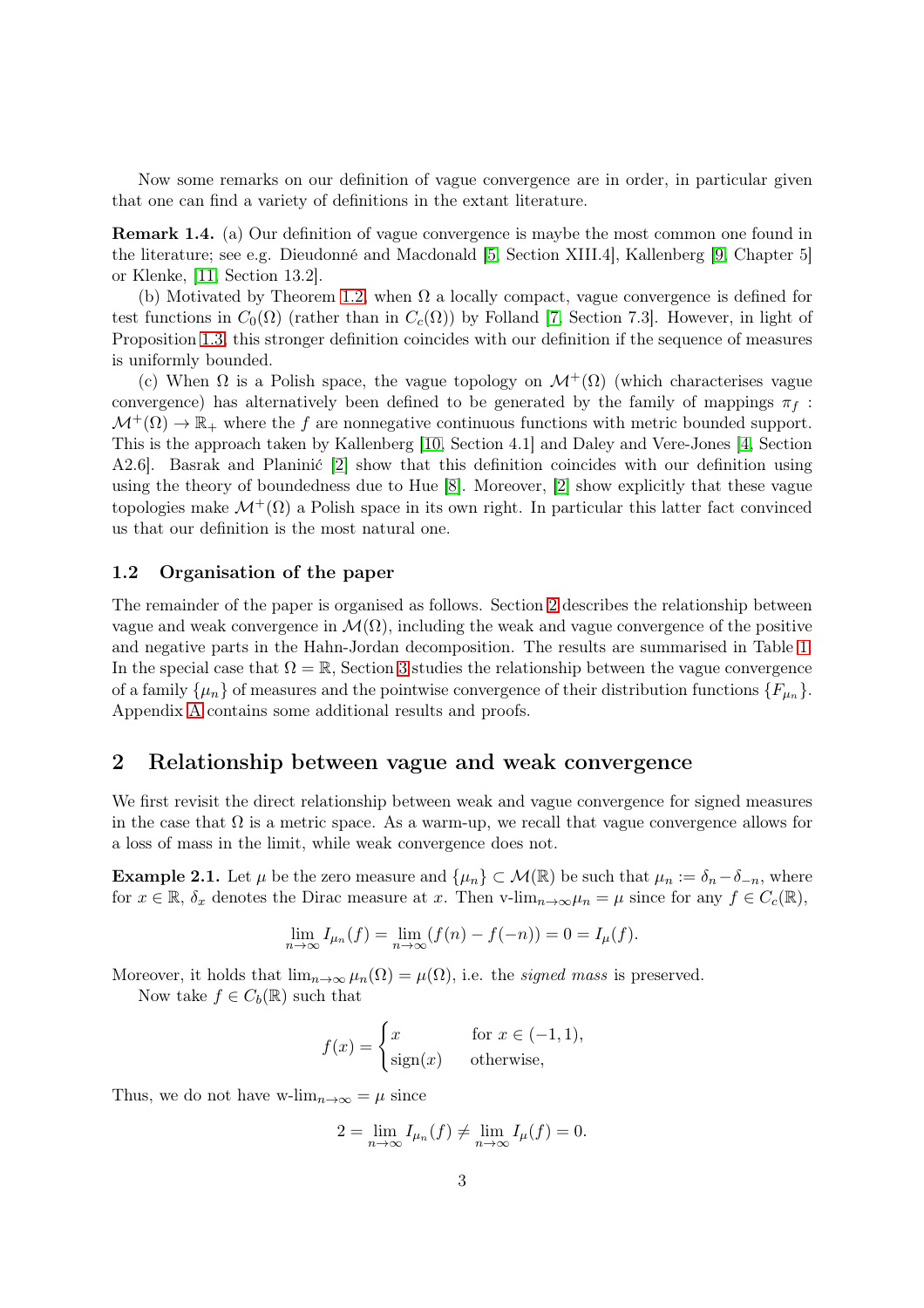Intuitively, what goes wrong in Example [2.1](#page-2-1) is that mass is "sent to infinity". The precise condition that avoids this is tightness.

**Definition 2.2.** A sequence  $\{\mu_n\} \subset \mathcal{M}(\Omega)$  is called *tight* if or any  $\varepsilon > 0$  there exists a compact set  $K_{\varepsilon} \subset \Omega$  such that

<span id="page-3-0"></span>
$$
\sup_{n \in \mathbb{N}} |\mu_n| \left( K_\varepsilon^c \right) \le \varepsilon. \tag{2.1}
$$

**Remark 2.3.** Since each  $\mu \in \mathcal{M}(\Omega)$  is tight by inner regularity of  $|\mu|$ , we can replace [\(2.1\)](#page-3-0) by

$$
\limsup_{n \to \infty} |\mu_n| \left( K_{\varepsilon}^c \right) \le \varepsilon. \tag{2.2}
$$

Tightness is exactly the condition that lifts vague to weak convergence for positive measure. This remains true for signed measures. The proof of the next result follows from Prohorov's theorem for signed measures, see Theorem [A.4.](#page-13-0)[2](#page-3-1)

<span id="page-3-2"></span>Proposition 2.4. Let  $\{\mu_n\} \cup \{\mu\} \subset \mathcal{M}(\Omega)$ .

- (a) If v-lim $_{n\to\infty}$   $\mu_n = \mu$  and  $\{\mu_n\}$  is tight, then w- lim $_{n\to\infty}$   $\mu_n = \mu$ .
- (b) If w- $\lim_{n\to\infty}\mu_n = \mu$ , then v- $\lim_{n\to\infty}\mu_n = \mu$ . If in addition  $\Omega$  is separable and complete (*i.e.*, Polish), then  $\{\mu_n\}$  is tight.

The heuristic that vague convergence ignores mass "being sent to infinity" leads us to note that vague convergence in  $\mathcal{M}(\Omega)$  (without loss of signed mass) can be viewed as weak convergence in  $\mathcal{M}(\Omega_{\infty})$ , where  $\Omega_{\infty}$  denotes the one-point compactification of  $\Omega$ ; see Definition [A.5.](#page-13-1) To this end, note that a measure  $\mu \in \mathcal{M}(\Omega)$  can be canonically extended to a measure  $\mu^{\infty} \in \mathcal{M}(\Omega_{\infty})$  by setting  $\mu^{\infty}(A) := \mu(A)$  for  $A \in \mathscr{B}(\Omega)$  and  $|\mu^{\infty}| (\{\infty\}) := 0$ . We then have the following result, which follows directly from Proposition [1.3](#page-1-2) and Theorem [A.6.](#page-13-2)

<span id="page-3-5"></span>**Proposition 2.5.** Let  $\{\mu_n\} \cup \{\mu\} \subset \mathcal{M}(\Omega)$  and suppose that  $\sup_{n \in \mathbb{N}} ||\mu_n|| < \infty$ . Denote by  $\mu_n^{\infty}$  and  $\mu^{\infty}$  the canonical extension of  $\mu_n$  and  $\mu$ , respectively. Then v- $\lim_{n\to\infty}\mu_n = \mu$  and  $\mu_n(\Omega) \to \mu(\Omega)$  if and only if w- $\lim_{n \to \infty} \mu_n^{\infty} = \mu^{\infty}$ .

**Remark 2.6.** Note that for signed measures, weak convergence in  $\mathcal{M}(\Omega_{\infty})$  is strictly weaker than weak convergence in  $\mathcal{M}(\Omega)$ . Indeed, Example [2.1](#page-2-1) gives an example of  $\{\mu_n\} \cup \{\mu\} \subset$  $\mathcal{M}(\Omega)$  with  $\sup_{n\in\mathbb{N}}\|\mu_n\| < \infty$  such that v-lim<sub>n→∞</sub>  $\mu_n = \mu$  and  $\mu_n(\Omega) \to \mu(\Omega)$  (and hence w- $\lim_{n\to\infty}\mu_n^{\infty}=\mu^{\infty}$ , but w- $\lim_{n\to\infty}\mu_n\neq\mu$ .

We next investigate under which conditions vague convergence implies the convergence of the positive and negative parts in the Hahn–Jordan decomposition. The following result shows that the necessary and sufficient extra condition is that no mass is lost on compact sets.

<span id="page-3-4"></span>**Proposition 2.7.** Let  $\Omega$  be a locally compact metric space and  $\{\mu_n\} \cup \{\mu\} \subset \mathcal{M}(\Omega)$ . Then v-lim<sub>n→∞</sub>  $\mu_n^{\pm} = \mu^{\pm}$  if and only if v-lim<sub>n→∞</sub>  $\mu_n = \mu$  and

<span id="page-3-3"></span>
$$
\limsup_{n \to \infty} |\mu_n| \left( K \right) \le |\mu| \left( K \right). \tag{2.3}
$$

for every compact set  $K \subset \Omega$ .

<span id="page-3-1"></span><sup>&</sup>lt;sup>2</sup>A direct proof of Proposition [2.4\(](#page-3-2)a) follows also from a generalisation of [\[9,](#page-14-1) Lemma 5.20].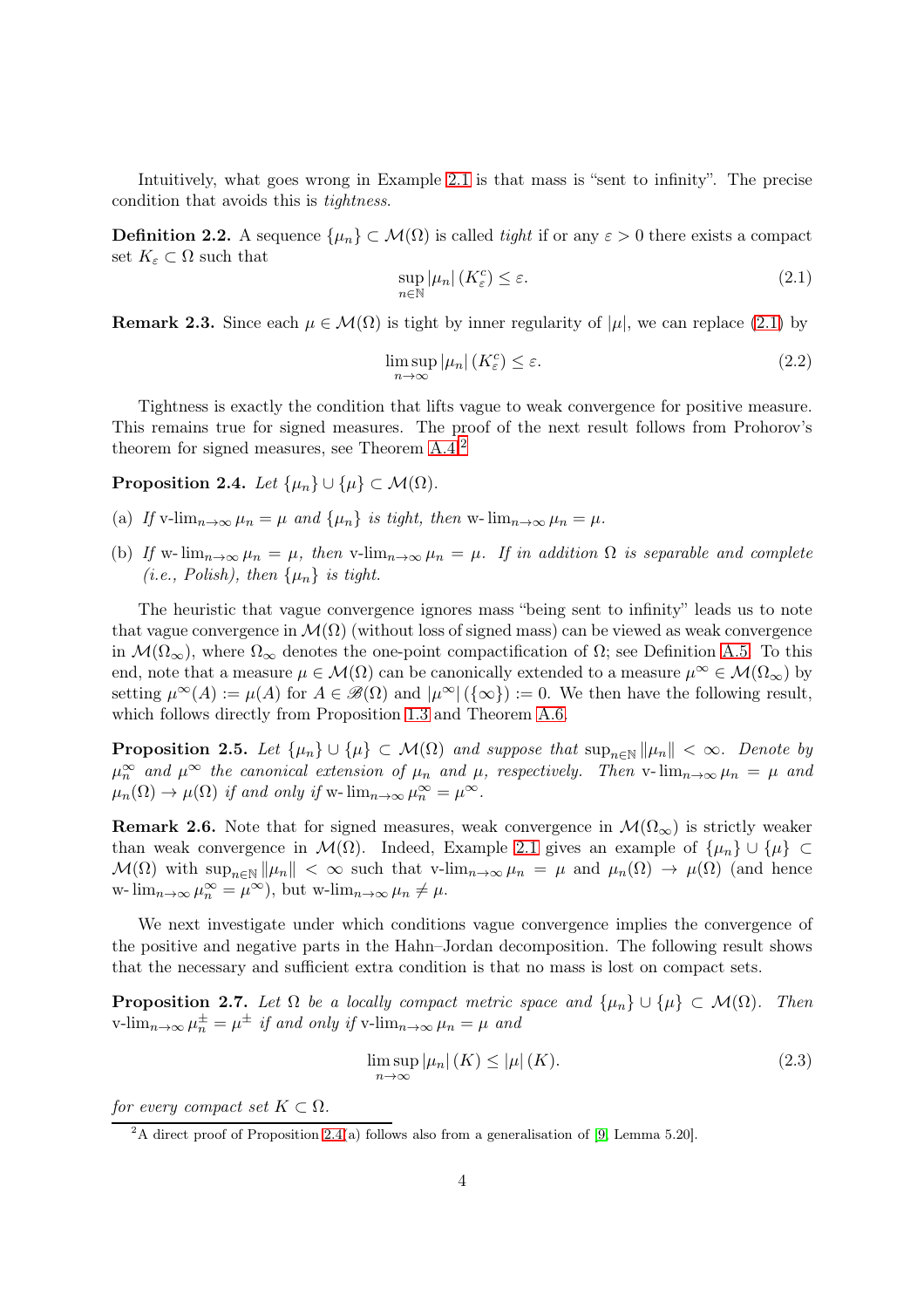*Proof.* First, suppose that v-lim<sub>n→∞</sub>  $\mu_n^{\pm} = \mu^{\pm}$ . Then clearly v-lim<sub>n→∞</sub>  $\mu_n = \mu$ , and [\(2.3\)](#page-3-3) is satisfied due to the Portmanteau Theorem in the form of Theorem [A.2\(](#page-11-2)b).

Conversely, suppose that v-lim<sub>n→∞</sub>  $\mu_n = \mu$  and [\(2.3\)](#page-3-3) is satisfied. By Theorem [A.3,](#page-12-0) for every open set Θ ⊂ Ω,

$$
\liminf_{n\to\infty}|\mu_n|\left(\Theta\right)\geq|\mu|\left(\Theta\right).
$$

Thus, Theorem [A.2\(](#page-11-2)b) gives v-lim<sub>n→∞</sub>  $|\mu_n| = |\mu|$ . Now v-lim<sub>n→∞</sub>  $\mu_n^{\pm} = \mu^{\pm}$  follows by noting that

$$
\mu_n^+ = \frac{1}{2}(|\mu_n| + \mu_n)
$$
 and  $\mu_n^- = \frac{1}{2}(|\mu_n| - \mu_n)$ .

Note that Condition [\(2.3\)](#page-3-3) does not restrict "total mass being lost at infinity". By imposing an additional restriction to mitigate this possibility, we can strengthen Proposition [2.7](#page-3-4) to deduce that w-lim<sub>n→∞</sub>  $\mu_n^{\pm} = \mu_n^{\pm}$ .

<span id="page-4-3"></span>**Proposition 2.8.** Let  $\Omega$  be a locally compact metric space and  $\{\mu_n\} \cup \{\mu\} \subset \mathcal{M}(\Omega)$ . Then w-lim<sub>n→∞</sub>  $\mu_n^{\pm} = \mu^{\pm}$  if and only if v-lim<sub>n→∞</sub>  $\mu_n = \mu$  and

<span id="page-4-0"></span>
$$
\limsup_{n \to \infty} \|\mu_n\| \le \|\mu\|.
$$
\n(2.4)

*Proof.* First, suppose that w-lim<sub>n→∞</sub>  $\mu_n^{\pm} = \mu^{\pm}$ . Then w-lim<sub>n→∞</sub>  $\mu_n = \mu$  and w-lim<sub>n→∞</sub>  $|\mu_n|$  = |µ|. This implies in particular that v-lim<sub>n→∞</sub>  $\mu_n = \mu$  and

$$
\lim_{n \to \infty} ||\mu_n|| = \lim_{n \to \infty} \int_{\Omega} d|\mu_n| = \int_{\Omega} d|\mu| = ||\mu||.
$$
 (2.5)

Conversely, suppose that v-lim<sub>n→∞</sub>  $\mu_n = \mu$  and [\(2.4\)](#page-4-0) is satisfied. By Propositions [2.5](#page-3-5) and [2.4,](#page-3-2) it suffices to show that that [\(2.3\)](#page-3-3) is satisfied and the sequence  $\{\mu_n\}$  is tight.

First, we establish [\(2.3\)](#page-3-3). Seeking a contradiction, suppose there exists a compact set  $K \subset \Omega$ such that

<span id="page-4-1"></span>
$$
\limsup_{n \to \infty} |\mu_n| \left( K \right) > |\mu| \left( K \right). \tag{2.6}
$$

Since  $K^c$  is open, it follows from Theorem [A.3](#page-12-0) that

<span id="page-4-2"></span>
$$
\liminf_{n \to \infty} |\mu_n| \left( K^c \right) \ge |\mu| \left( K^c \right). \tag{2.7}
$$

Adding [\(2.6\)](#page-4-1) and [\(2.7\)](#page-4-2), it follows that

$$
\limsup_{n\to\infty} \|\mu_n\| = \limsup_{n\to\infty} |\mu_n|(\Omega) \ge \limsup_{n\to\infty} |\mu_n|(\Lambda) + \liminf_{n\to\infty} |\mu_n|(\Lambda^c) > |\mu|(\Omega) = \|\mu\|,
$$

and we arrive at a contradiction to [\(2.4\)](#page-4-0).

Next, we show that the sequence  $\{\mu_n\}$  is tight. Let  $\varepsilon > 0$ . By inner regularity of  $\mu$ , there exists a compact set  $K \subset \Omega$  such that  $|\mu|(K^c) \leq \varepsilon$ . By local compactness of  $\Omega$ , there exists an open set  $K \subset L$  such that its closure  $\overline{L} =: K_{\varepsilon}$  is compact. Using [\(2.4\)](#page-4-0) and Theorem [A.3,](#page-12-0) we obtain

$$
\limsup_{n \to \infty} |\mu_n| (K^c) = \limsup_{n \to \infty} (||\mu_n|| - |\mu_n| (K)) \le \limsup_{n \to \infty} (||\mu_n|| - |\mu_n| (L))
$$
  

$$
\le ||\mu|| - \liminf_{n \to \infty} |\mu_n| (L) \le ||\mu|| - |\mu| (L) \le ||\mu|| - |\mu| (K) = \mu(K^c) \le \varepsilon. \quad \Box
$$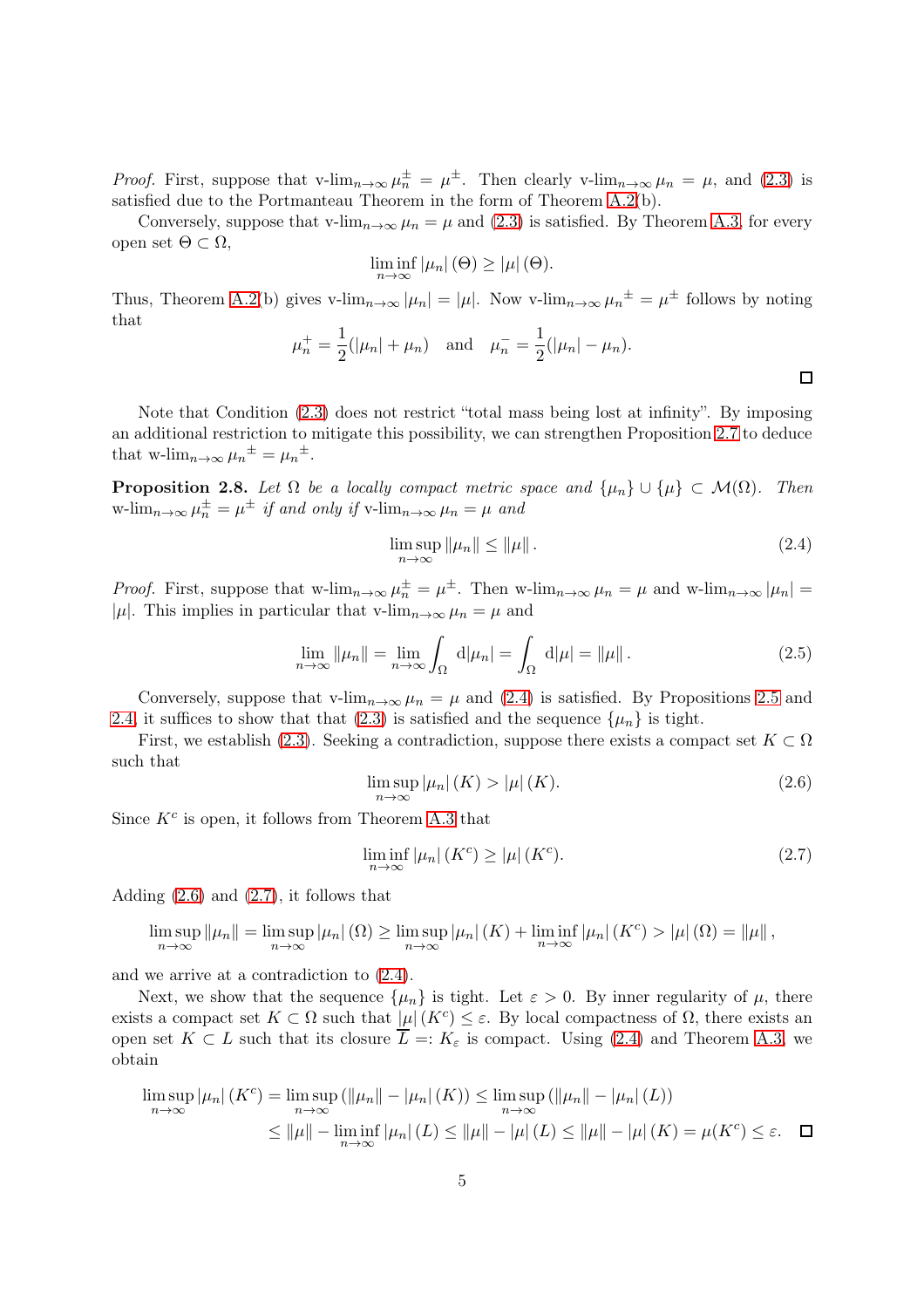Remark 2.9. The easy direction in the proof of Proposition [2.8](#page-4-3) extends to  $\Omega$  being a Hausdorff space.

To summarise, starting from vague convergence v-lim<sub>n→∞</sub>  $\mu_n = \mu$ , Proposition [2.4](#page-3-2) tells us that we get w-lim<sub>n→∞</sub>  $\mu_n = \mu$  if mass is not "lost at infinity". Proposition [2.7](#page-3-4) asserts that if mass is not "lost on compact sets", then we get v-lim<sub>n→∞</sub>  $\mu_n^{\pm} = \mu^{\pm}$ . Finally, Proposition [2.8](#page-4-3) tells us that if mass is not "lost globally", then we even get w-lim<sub>n→∞</sub>  $\mu_n^{\pm} = \mu^{\pm}$ . These results are summarised in Table [1.](#page-5-0)

Table 1: We assume that  $\Omega$  is a (complete and separable<sup>\*</sup>, locally compact<sup>\*\*</sup>) metric space and  $\{\mu_n\} \cup \{\mu\} \subset \mathcal{M}(\Omega).$ 

<span id="page-5-0"></span>

| Condition(s) $A$                                                                                                                                                                                                              |   | Condition(s) $B$                                                                                                     |
|-------------------------------------------------------------------------------------------------------------------------------------------------------------------------------------------------------------------------------|---|----------------------------------------------------------------------------------------------------------------------|
| v-lim <sub>n<math>\rightarrow \infty</math></sub> $\mu_n = \mu$ ,<br>and $\forall \varepsilon > 0$ , $\exists$ compact set $K_{\varepsilon}$<br>such that $\limsup_{n\to\infty}  \mu_n  (K_{\varepsilon}^c) \leq \varepsilon$ | ≱ | w- $\lim_{n\to\infty}\mu_n=\mu$                                                                                      |
| v- $\lim_{n\to\infty}\mu_n=\mu,$<br>and $\forall$ compact $K \subset \Omega$<br>$\limsup_{n\to\infty}$ $ \mu_n (K) \leq  \mu (K)$                                                                                             | 荟 | v-lim <sub>n<math>\rightarrow \infty</math></sub> $\mu_n^{\pm} = \mu^{\pm}$                                          |
| v-lim <sub>n<math>\rightarrow \infty</math></sub> $\mu_n = \mu$ ,<br>and $\limsup_{n\to\infty}$ $\ \mu_n\  \le \ \mu\ $                                                                                                       |   | $\stackrel{\star\star}{\Leftrightarrow}$ w-lim <sub>n<math>\rightarrow \infty</math></sub> $\mu_n^{\pm} = \mu^{\pm}$ |

### <span id="page-5-1"></span>3 Vague convergence and convergence of distribution functions

In this section, we study the special case that  $\Omega = \mathbb{R}$  and link vague convergence on  $\mathbb{R}$  to the pointwise convergence of distribution functions. To this end, we first need to introduce some further pieces of notation.

### 3.1 Distribution functions

For any open interval  $I \subset \mathbb{R}$  and a function  $F : I \to [0,\infty]$ , we let  $\text{Var}_I F$  denote its total variation on I. We let  $BV(I)$  denote the space of all functions of bounded variation on I. If  $F \in BV(I)$ , we define the nondecreasing functions  $V_F, F^{\uparrow}, F^{\downarrow} : I \to [0, \infty]$  by  $V_F(x) := \text{Var}_{I \cap (-\infty, x]} F$ ,  $F^{\uparrow}(x) := \frac{1}{2}(\mathbf{V}_F(x) + F(x))$ , and  $F^{\downarrow}(x) := \frac{1}{2}(\mathbf{V}_F(x) - F(x))$  respectively.

For any  $\alpha \in \mathbb{R}$  and  $\mu \in \mathcal{M}(\mathbb{R})$ , the distribution function of  $\mu$ , centred at  $\alpha$ , is the function  $F_{\mu}^{(\alpha)} \in BV(\mathbb{R})$  defined by

$$
F_{\mu}^{(\alpha)}(x) := \begin{cases} \mu((\alpha, x]) & \text{if } x \ge \alpha, \\ -\mu((x, \alpha]) & \text{if } x < \alpha. \end{cases}
$$

Note that  $F_{\mu}^{(\alpha)}$  is right-continuous and for any  $a \leq b$  with  $a, b \in \mathbb{R}$ ,

<span id="page-5-2"></span>
$$
F_{\mu}^{(\alpha)}(b) - F_{\mu}^{(\alpha)}(a) = \mu((a, b]).
$$
\n(3.1)

We set  $F_{\mu} := F_{\mu}^{(0)}$  for convenience.

<span id="page-5-3"></span>The relationship [\(3.1\)](#page-5-2) between distribution functions is bijective, as follows from the following converse statement; for a proof see [\[12,](#page-14-12) Theorem 5.13].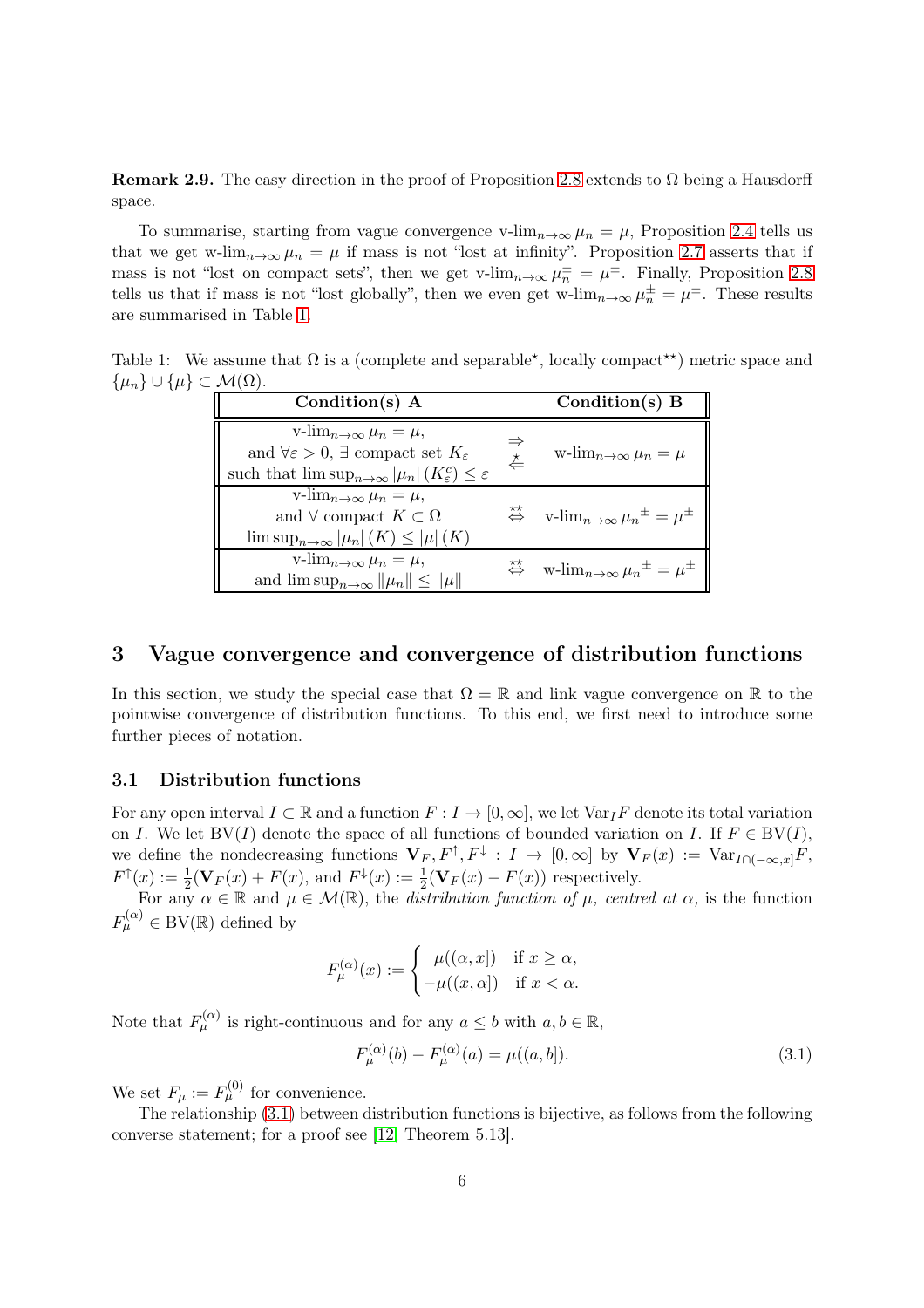**Theorem 3.1.** Let  $F \in BV(\mathbb{R})$  be right-continuous. Then there exists a unique  $\mu_F \in \mathcal{M}(\mathbb{R})$ such that

$$
\mu_F((a, b]) = F(b) - F(a)
$$

for all  $a \leq b$  with  $a, b \in \mathbb{R}$ . Moreover,  $|\mu_F| = \mu_{\boldsymbol{V}_F}$ .

Let  $[-\infty,\infty]$  be the two point compactification of R to the extended real line. Note that any  $\mu \in \mathcal{M}(\mathbb{R})$  can canonically be extended to  $\mathcal{M}([-\infty,\infty])$  by setting  $|\mu|(\{\pm \infty\}) := 0$ . Similarly,  $F_\mu$  can canonically be extended to  $[-\infty,\infty]$  by setting  $F_\mu(\pm\infty) := \lim_{x\to\pm\infty} F_\mu(x)$ , in which case  $F(-\infty) = 0$ .

It is particularly interesting to note that, for  $\{\mu_n\}_{n\in\mathbb{N}}\subset\mathcal{M}(\mathbb{R})$ , we do not have that

 $F_{\mu_n} \to F_{\mu}$  for some  $\mu \in \mathcal{M}(\mathbb{R}) \iff \text{w-lim}_{n \to \infty} \mu_n = \mu$ .

Indeed, if  $F_{\mu_n} \to F_{\mu}$  at all continuity points, we can still lose mass at infinity, as shown in Example [2.1.](#page-2-1) There are even instances where  $F_{\mu_n} \to F_{\mu}$  everywhere, but we do not have v-lim<sub>n→∞</sub>  $\mu_n = \mu$ . In the following example, this results from  $\{F_{\mu_n}\}\$  being unbounded on a compact set.

<span id="page-6-0"></span>**Example 3.2.** Let  $F_n : \mathbb{R} \to \mathbb{R}$  have support on  $[0, 2/n]$  and be linear between the points  $\{0, 1/n, 2/n\}$  such that

$$
F_n(k/n) = 2^n[k \mod(2)]
$$

for  $k \in \{0, 1, 2\}$ . Furthermore, let  $\{\mu_n\} \cup \{\mu\} \subset \mathcal{M}(\mathbb{R})$ , such that  $\mu_n := \lambda_{F_n}$  according to Theorem [3.1,](#page-5-3) and  $\mu$  is the zero measure. Then for any  $x \in \mathbb{R}$ , we have  $F_{\mu_n}(x) = F_n(x) \to F_\mu(x)$ .

Now take  $f \in C_c(\mathbb{R})$  such that

$$
f(x) := \begin{cases} (1-x) & \text{for } x \in [0,1], \\ (1+x) & \text{for } x \in [-1,0), \\ 0 & \text{for } x \in [-1,1]^c. \end{cases}
$$

Then,

$$
I_{\mu_n}(f) = \int_0^{2/n} f(x) F'_{\mu_n}(x) dx = 2^n \left\{ \int_0^{1/n} (1-x) dx - \int_{1/n}^{2/n} (1-x) dx \right\} = \frac{2^n}{n^2}.
$$

Thus,  $I_{\mu_n}(f) \nightharpoonup I_{\mu}(f)$ . See Figure [1](#page-7-0) for a clear visualisation.

Furthermore, if  $\{\mu_n\} \subset \mathcal{M}(\mathbb{R})$ , then w- $\lim_{n\to\infty} \mu_n = \mu$  does not imply  $F_{\mu_n} \to F_{\mu}$  at continuity points, since mass can be lost locally. This happens when the positive and negative parts of the singular decompositions of  $\{\mu_n\}$  cancel in the limit.

**Example 3.3.** Let  $\mu_n := \delta_0 - \delta_{1/n}$ , and let  $\mu$  be the zero measure. Take any  $f \in C_b(\mathbb{R})$ . Then

$$
I_{\mu_n}(f) = f(0) - f(1/n) \to 0 = I_{\mu}(f).
$$

However, we do not have  $F_{\mu_n} \to F_{\mu}$  at all continuity points. Indeed,

$$
F_{\mu_n}(x) = \delta_0((0, x]) - \delta_{1/n}((0, x]) = -1_{\{[1/n, \infty)\}}(x),
$$

whence, for any  $\varepsilon > 0$ ,

$$
-1 = F_{\mu_n}(\varepsilon) \nrightarrow F_\mu(\varepsilon) = 0.
$$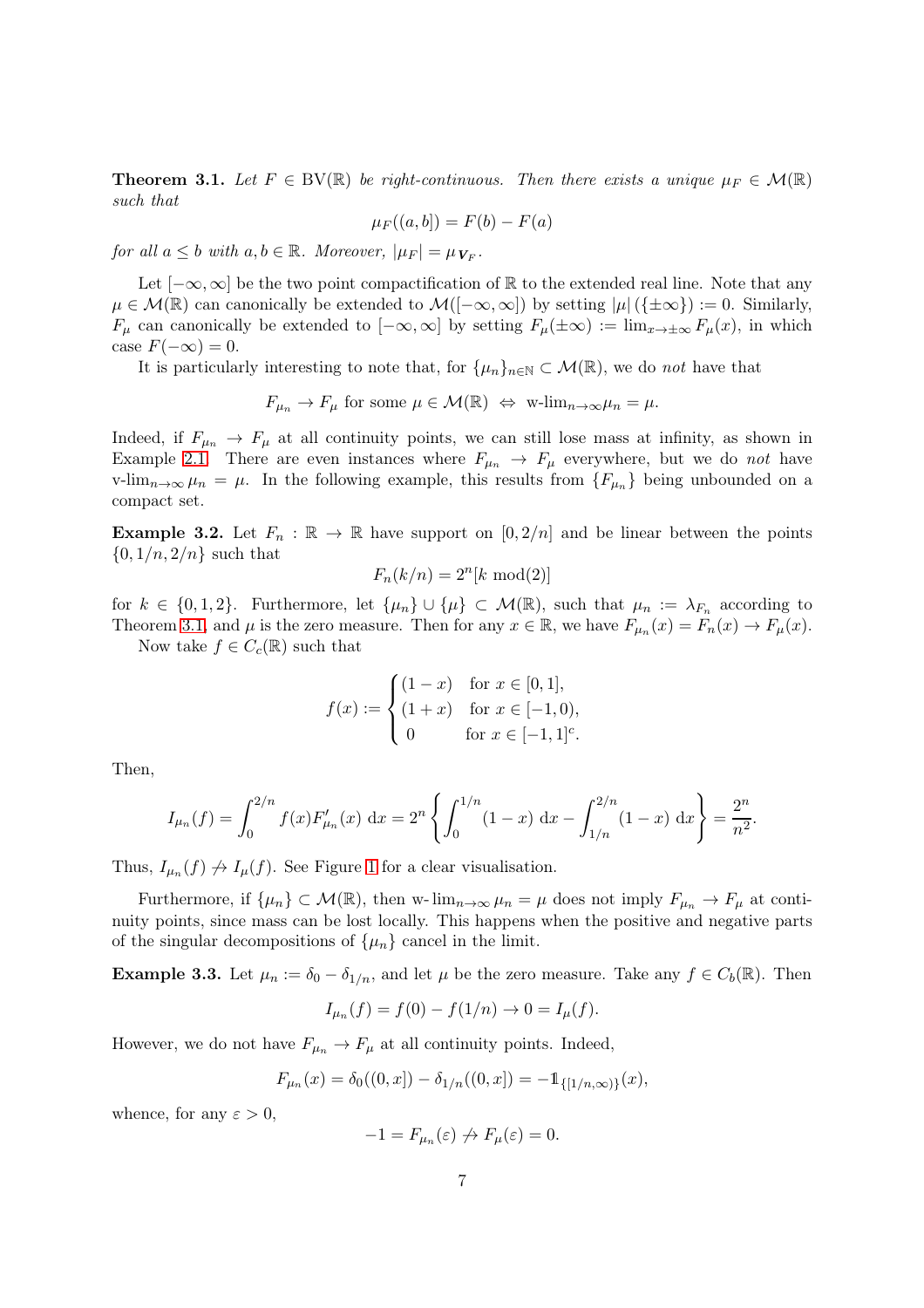

<span id="page-7-0"></span>Figure 1: A visualisation of  $F_1$  and  $F_2$  defined in Example [3.2.](#page-6-0)

<span id="page-7-1"></span>Thus, in order to ensure that the distribution functions converge at continuity points, one must ensure that mass is preserved locally, which motivates the following definition.

**Definition 3.4.** Let  $(\Omega, \tau)$  be a Hausdorff space and  $\{\mu_n\} \subset \mathcal{M}(\Omega)$ . We say that  $\{\mu_n\}$  has no mass at a point  $x \in \Omega$ , if for any  $\varepsilon > 0$ , there exists an open neighbourhood  $N_{x,\varepsilon} \in \tau$  of x, such that

$$
\limsup_{n \to \infty} |\mu_n| (N_{x,\varepsilon}) \le \varepsilon.
$$

In the case where  $\Omega = \mathbb{R}$ , we say that  $\{\mu_n\}$  has no mass at  $+\infty$  (resp.  $-\infty$ ), when the family of canonical extensions of  $\{\mu_n\}$  has no mass at  $+\infty$  (resp.  $-\infty$ ).

**Remark 3.5.** Suppose we have a family of tight measures  $\{\mu_n\} \subset \mathcal{M}(\mathbb{R})$ . By Definition [3.4](#page-7-1) we see that requiring  $\{\mu_n\}$  to be tight is equivalent to necessitating that the family has no mass at the points  $\pm\infty$ .

<span id="page-7-2"></span>For  $\{\mu_n\} \subset \mathcal{M}(\mathbb{R})$ , the preceding discussion leads us to a clear characterisation of vague and weak convergence of  $\{\mu_n\}$  from the convergence of  $F_{\mu_n}$ , and vice versa.

**Proposition 3.6.** Suppose we have  $\{\mu\} \cup \{\mu_n\} \subset \mathcal{M}(\mathbb{R})$  and let  $\alpha \in \mathbb{R}$  such that it is not an atom of  $\mu$ .

- (a) If  $F_{\mu_n}^{(\alpha)}(x) \to F_{\mu}^{(\alpha)}(x)$  at all continuity points of  $F_{\mu}^{(\alpha)}$  and  $\{\mu_n\}$  is bounded on compact sets, then v-lim<sub>n→∞</sub>  $\mu_n = \mu$ .
- (b) If v-lim $_{n\to\infty}$   $\mu_n = \mu$  and  $\{\mu_n\}$  has no mass at all continuity points of  $F_{\mu}^{(\alpha)}$ , then  $F_{\mu_n}^{(\alpha)} \to F_{\mu}^{(\alpha)}$ at all continuity points of  $F_{\mu}^{(\alpha)}$ .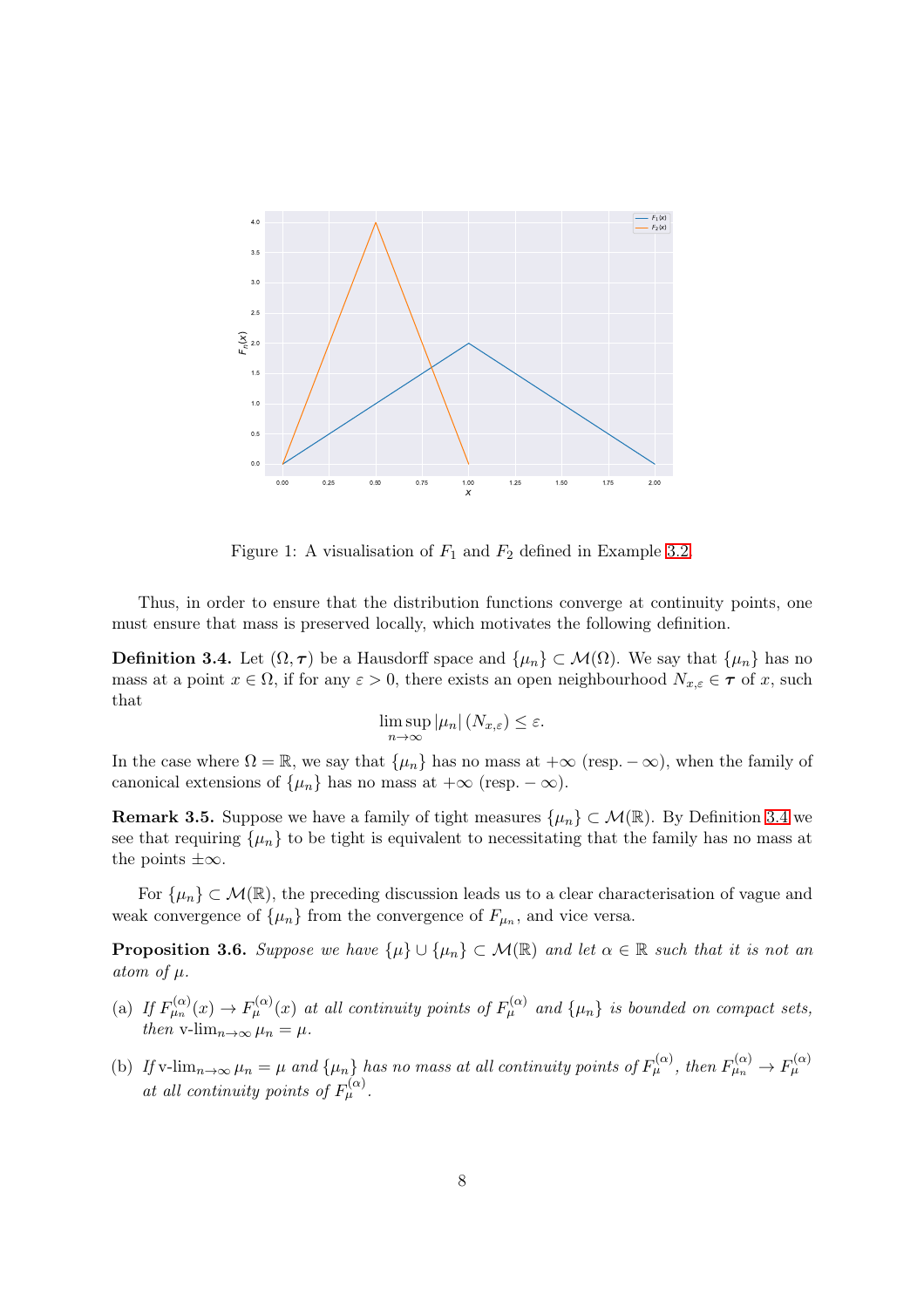*Proof.* (a)  $F_{\mu}$  is continuous except at countably many points, whence  $F_{\mu}^{(\alpha)} \to F_{\mu}^{(\alpha)}$  a.e. Take  $f \in \mathcal{C} := C^1(\mathbb{R}) \cap C_c(\mathbb{R})$ . Then there exists  $N \in \mathbb{N}$  such that  $\text{supp}(f) \subset K := [-N, N]$ , where  $\alpha \in K$ . Then  ${F_{\mu_n}^{(\alpha)}}$  is bounded on K since

$$
\left| F_{\mu_n}^{(\alpha)}(x) \right| \le \sup_{n \in \mathbb{N}} |\mu_n| \left( K \right) < \infty
$$

for all  $x \in K$ . Hence, using integration by parts and the dominated convergence theorem

$$
I_{\mu_n}(f) = -\int_K f'(x) F_{\mu_n}^{(\alpha)}(x) dx \to -\int_K f'(x) F_{\mu}^{(\alpha)}(x) dx = I_{\mu}(f).
$$

Since C is a subalgebra of  $C_0(\mathbb{R})$ , which separates points and vanishes nowhere, it is dense in  $C_0(\mathbb{R})$  by Theorem [A.1.](#page-11-0) Take any  $f \in C_c(\mathbb{R}) \subset C_0(\mathbb{R})$  and for an arbitrary  $\varepsilon > 0$  choose  $g \in \mathcal{C}$ such that  $||f - g||_{\infty} < \varepsilon$ . By taking  $M \in \mathbb{N}$  such that  $\text{supp}(f) \vee \text{supp}(g) \subset L = [-M, M]$ , we see that

$$
\limsup_{n \to \infty} |I_{\mu_n}(f) - I_{\mu}(f)| \le \limsup_{n \to \infty} (|I_{\mu_n}(f - g)| + |I_{\mu_n}(f) - I_{\mu}(f)| + |I_{\mu}(f - g)|)
$$
  

$$
\le \left(\sup_{n \in \mathbb{N}} |\mu_n|(L) + \|\mu\|\right) \varepsilon.
$$

By taking  $\varepsilon \downarrow 0$  we may conclude that v-lim<sub>n→∞</sub>  $\mu_n = \mu$ .

(b) Without loss of generality, take any  $t > \alpha$  which is a continuity point of  $F_{\mu}^{(\alpha)}$ , and take any  $\delta > 0$ . Define  $\rho := \rho_{[\alpha,t],\delta} \in C_c(\mathbb{R})$  such that  $\rho_{[\alpha,t],\delta}(x) := (1 - \varepsilon^{-1} d(x,[\alpha,t]))^+$ . Then

$$
\limsup_{n \to \infty} \left( \left| F_{\mu_n}^{(\alpha)}(t) - F_{\mu}^{(\alpha)}(t) \right| \right)
$$
\n
$$
\leq \limsup_{n \to \infty} \left( \left| \int (1(\alpha, t) - \rho)(x) \mu_n(dx) \right| + \left| \int \rho(x) \mu_n(dx) - \int \rho(x) \mu(dx) \right|
$$
\n
$$
+ \left| \int (1(\alpha, t) - \rho)(x) \mu(dx) \right| \right)
$$
\n
$$
\leq \limsup_{n \to \infty} \left( \left| \mu_n \right| ((t, t + \delta]) + \left| \mu_n \right| ((\alpha - \delta, \alpha]) + \left| \mu \right| ((t, t + \delta]) + \left| \mu \right| ((\alpha - \delta, \alpha]) \right)
$$
\n
$$
\leq \limsup_{n \to \infty} \left| \mu_n \right| (B_{2\delta}(t)) + \limsup_{n \to \infty} \left| \mu_n \right| (B_{2\delta}(0)) + \left| \mu \right| ((t, t + \delta]) + \left| \mu \right| (\alpha - \delta, \alpha]).
$$

Note that  $F_{|\mu|}^{(\alpha)} = \mathbf{V}_{F_{\mu}^{(\alpha)}}$ , and  $\mathbf{V}_{F_{\mu}^{(\alpha)}}$  is continuous at t if and only if  $F_{\mu}^{(\alpha)}$  is continuous at t. Hence,

$$
\inf_{\delta>0}|\mu|\left((t,t+\delta]\right)=\inf_{\delta>0}\left(F_{|\mu|}^{(\alpha)}(t+\delta)-F_{|\mu|}^{(\alpha)}(t)\right)=0.
$$

Similarly  $\inf_{\delta>0} |\mu|((\alpha-\delta,\alpha])=0$ . Thus, noting that  $\{\mu_n\}$  has no mass at t and  $\alpha$ , it follows that

<span id="page-8-0"></span>
$$
\limsup_{n \to \infty} \left( \left| F_{\mu_n}^{(\alpha)}(t) - F_{\mu}^{(\alpha)}(t) \right| \right)
$$
\n
$$
\leq \inf_{\delta > 0} \left( \limsup_{n \to \infty} |\mu_n| \left( B_{2\delta}(t) \right) + \limsup_{n \to \infty} |\mu_n| \left( B_{2\delta}(0) \right) + |\mu| \left( (t, t + \delta \right) + |\mu| \left( \alpha - \delta, \alpha \right] \right) \right)
$$
\n= 0.

9

 $\Box$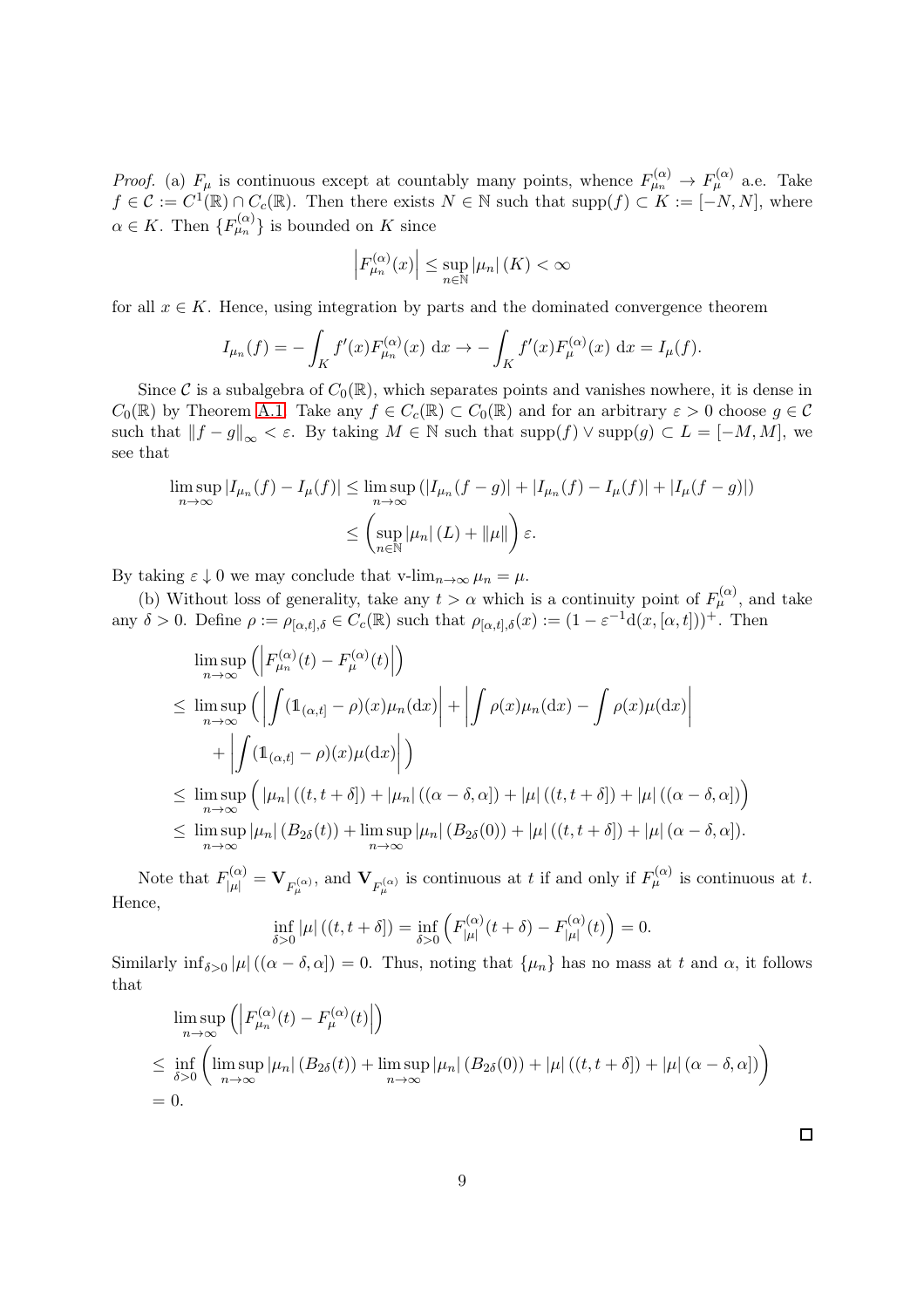**Remark 3.7.** Suppose that the measures in Proposition [3.6](#page-7-2) are positive. Then  $F_{\mu}^{(\alpha)} \to F_{\mu}^{(\alpha)}$ implies that  $\{\mu_n\}$  is bounded on compact sets. Indeed, suppose not for some compact set K. Without loss of generality, we may assume that  $K \subset [a, b]$  where  $\alpha < a < b$ , and b is a continuity point of  $F_{\mu}^{(\alpha)}$ . Then

$$
F_{\mu}^{(\alpha)}(b) = \lim_{n \to \infty} F_{\mu_n}^{(\alpha)}(b) = \lim_{n \to \infty} \mu_n((\alpha, b]) \ge \limsup_{n \to \infty} \mu_n(K) = \infty,
$$

which is absurd.

Moreover, if v-lim<sub>n→∞</sub>  $\mu_n = \mu$  then the no mass condition of part (b) is automatically satisfied. Indeed,  $F_{\mu}^{(\alpha)} \to F_{\mu}^{(\alpha)}$  at all continuity points of  $F_{\mu}^{(\alpha)}$  by a generalisation of [\[7,](#page-14-6) 7.19]. Then, for any continuity point t of  $F_{\mu}^{(\alpha)}$ , and any  $\varepsilon > 0$ , there exists  $\delta > 0$  such that

$$
\limsup_{n \to \infty} \mu_n(B_\delta(t)) = \limsup_{n \to \infty} \left( F_{\mu_n}^{(\alpha)}(t + \delta) - F_{\mu_n}^{(\alpha)}(t - \delta) \right)
$$

$$
= F_{\mu}^{(\alpha)}(t + \delta) - F_{\mu}^{(\alpha)}(t - \delta) \le \varepsilon.
$$

<span id="page-9-0"></span>It is worth noting that Proposition [3.6](#page-7-2) part (a) does not imply the hypothesis of part (b), as is shown in the following example.

**Example 3.8.** Suppose we have  $\{\mu_n\} \subset \mathcal{M}(\mathbb{R})$  such that  $\{\mu_n\}$  is bounded on compact sets and  $F_{\mu_n} \to F_{\mu}$ , where  $\mu$  is the zero measure. It is clear that if the  $F_{\mu_n}$  have the following three properties, then the family  $\{\mu_n\}$  has mass at 0, which is a continuity point of  $F_\mu$ .

- (i)  $|F_{\mu_n}(x)| \leq 2^{-n}$  for all  $x \in \mathbb{R}$ ;
- (ii) The support of  $\mu_n$  lies in  $[-2^{-n}, 2^{-n}]$ ;
- (iii)  $\mu_n^{\pm}([-2^{-n},0)) = 1/2 = \mu_n^{\pm}((0,2^{-n}]).$

Let  $F_n : \mathbb{R} \to \mathbb{R}$  have support on  $[-2^{-n}, 2^{-n}]$  and be linear between the points

$$
\{\pm 2^{-2n}k : \text{ for } k \in \{0, \dots, 2^n\}\}\
$$

such that

$$
F_n(\pm 2^{-2n}k) = 2^{-n}[k \mod{2}]
$$

for  $k \in \{0, \ldots, 2^n\}$ . Then  $\{\mu_n\} \subset \mathcal{M}(\mathbb{R})$  defined such that  $\mu_n := \lambda_{F_n}$  according to Theorem [3.1,](#page-5-3) have the desired properties. See Figure [2](#page-10-0) for a clear visualisation.

<span id="page-9-1"></span>Note that Proposition [3.6](#page-7-2) allows us to easily show that one can have  $\{\mu_n\} \cup \{\mu\} \subset \mathcal{M}(\mathbb{R})$ such that v-lim<sub>n→∞</sub>  $\mu_n = \mu$ ,  $\{\mu_n\}$  has no mass at all points of R, but v-lim<sub>n→∞</sub>  $|\mu_n| \neq |\mu|$ .

**Example 3.9.** Let  $F_n : \mathbb{R} \to \mathbb{R}$  have support on  $[-1, 1]$  and be linear between the points

$$
\{\pm 2^{-n}k : \text{ for } k \in \{0, \dots, 2^n\}\}\
$$

such that

$$
F_n(\pm 2^{-n}k) = 2^{-n}[k \mod{2}]
$$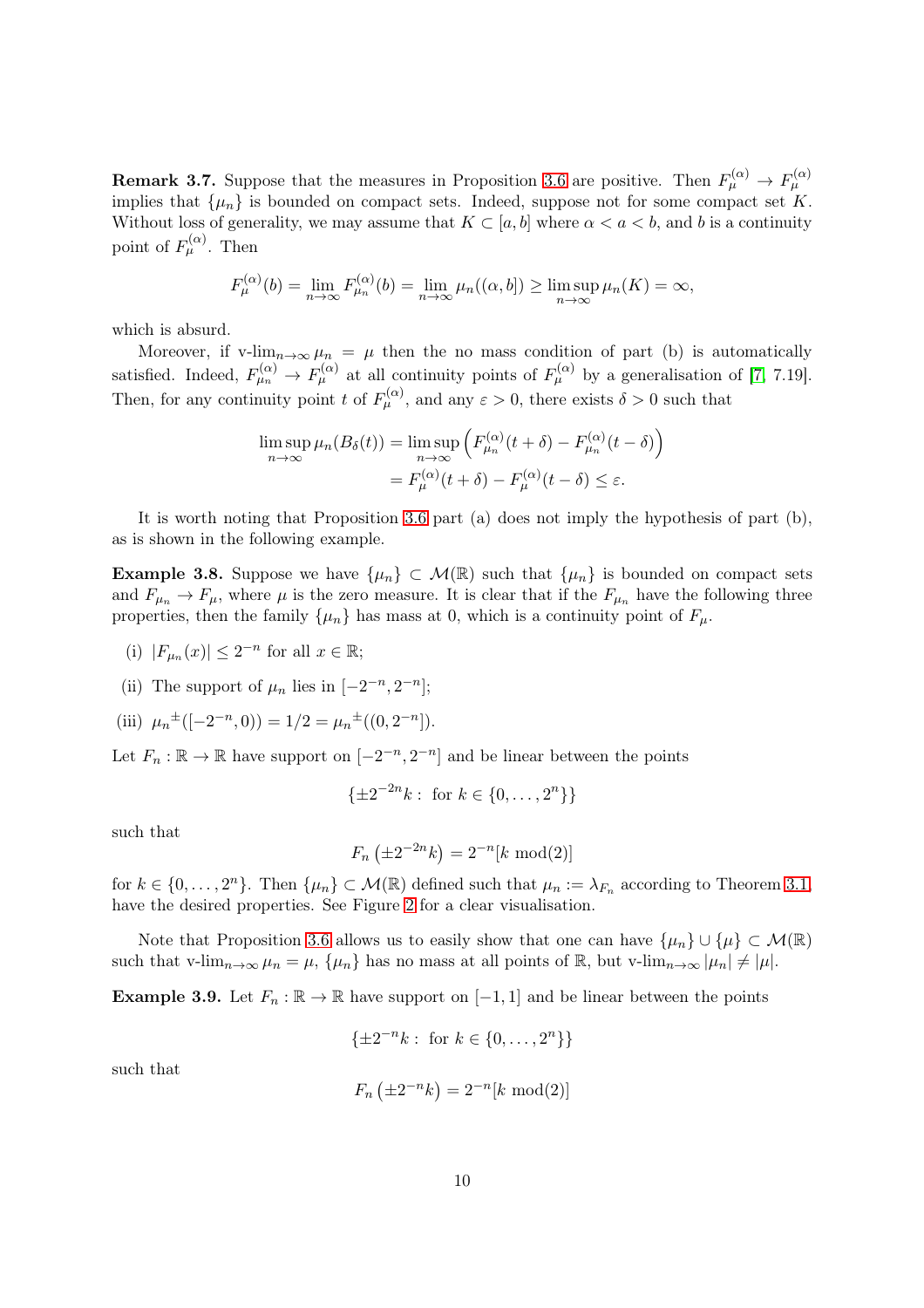

<span id="page-10-0"></span>Figure 2: A visualisation of  $F_1$  and  $F_2$  defined in Example [3.8.](#page-9-0)

for  $k \in \{0, \ldots, 2^n\}$ . Let  $\{\mu_n\} \subset \mathcal{M}(\mathbb{R})$  be characterised by  $\{F_n\}$  according to Theorem [3.1.](#page-5-3) Since  $|F_n| \leq 2^{-n}$ , it follows from Proposition [3.6](#page-7-2) that v-lim<sub>n→∞</sub>  $\mu_n = \mu$ , where  $\mu$  is the zero measure. Moreover, by construction, we have

$$
\lim_{\delta \downarrow 0} \sup_{n \in \mathbb{N}} |\mu_n| \left( B_\delta(x) \right) = \lim_{\delta \downarrow 0} |\mu_1| \left( B_\delta(x) \right) = 0. \tag{3.2}
$$

for all  $x \in \mathbb{R}$ . However,

$$
\limsup_{n\to\infty} \|\mu_n\| = 2 \neq 0 = \|\mu\|.
$$

<span id="page-10-1"></span>See Figure [3](#page-11-3) for a clear visualisation.

Corollary 3.10. Let  $\{\mu_n\}\cup\{\mu\}\subset \mathcal{M}(\mathbb{R})$  such that  $\limsup_{n\to\infty} ||\mu_n|| \leq ||\mu||$ . Then v-lim $_{n\to\infty}$   $\mu_n =$  $\mu$  if and only if  $F_{\mu_n} \to F_{\mu}$  at all continuity points.

*Proof.* Suppose v-lim<sub>n→∞</sub>  $\mu_n = \mu$ . Then by Proposition [2.8](#page-4-3) it follows that w-lim<sub>n→∞</sub>  $\mu_n^{\pm} = \mu^{\pm}$ . Hence, by Remark [3.7,](#page-8-0)  $\{\mu_n\}$  has no mass at all continuity points of  $F_\mu$ . Thus by Proposi-tion [3.6\(](#page-7-2)b),  $F_{\mu_n} \to F_{\mu}$  at all continuity points of  $F_{\mu}$ .

Conversely, suppose that  $F_{\mu_n} \to F_\mu$  at all continuity points. Since  $\sup_{n\in\mathbb{N}} ||\mu_n|| < \infty$ , it follows from Proposition [3.6\(](#page-7-2)a) that v-lim<sub>n→∞</sub>  $\mu_n = \mu$ .  $\Box$ 

**Remark 3.11.** As a sanity check, one notes that if  $\{\mu_n\} \cup \{\mu\} \subset \mathcal{M}(\mathbb{R})$  are probability measures, then Corollary [3.10](#page-10-1) and Proposition [2.8](#page-4-3) show that w-lim<sub>n→∞</sub>  $\mu_n = \mu$  if and only if  $F_{\mu_n} \to F_{\mu}$ at all continuity points of  $F_{\mu}$ . This is often shown as a consequence of Portmanteau's theorem for weak convergence.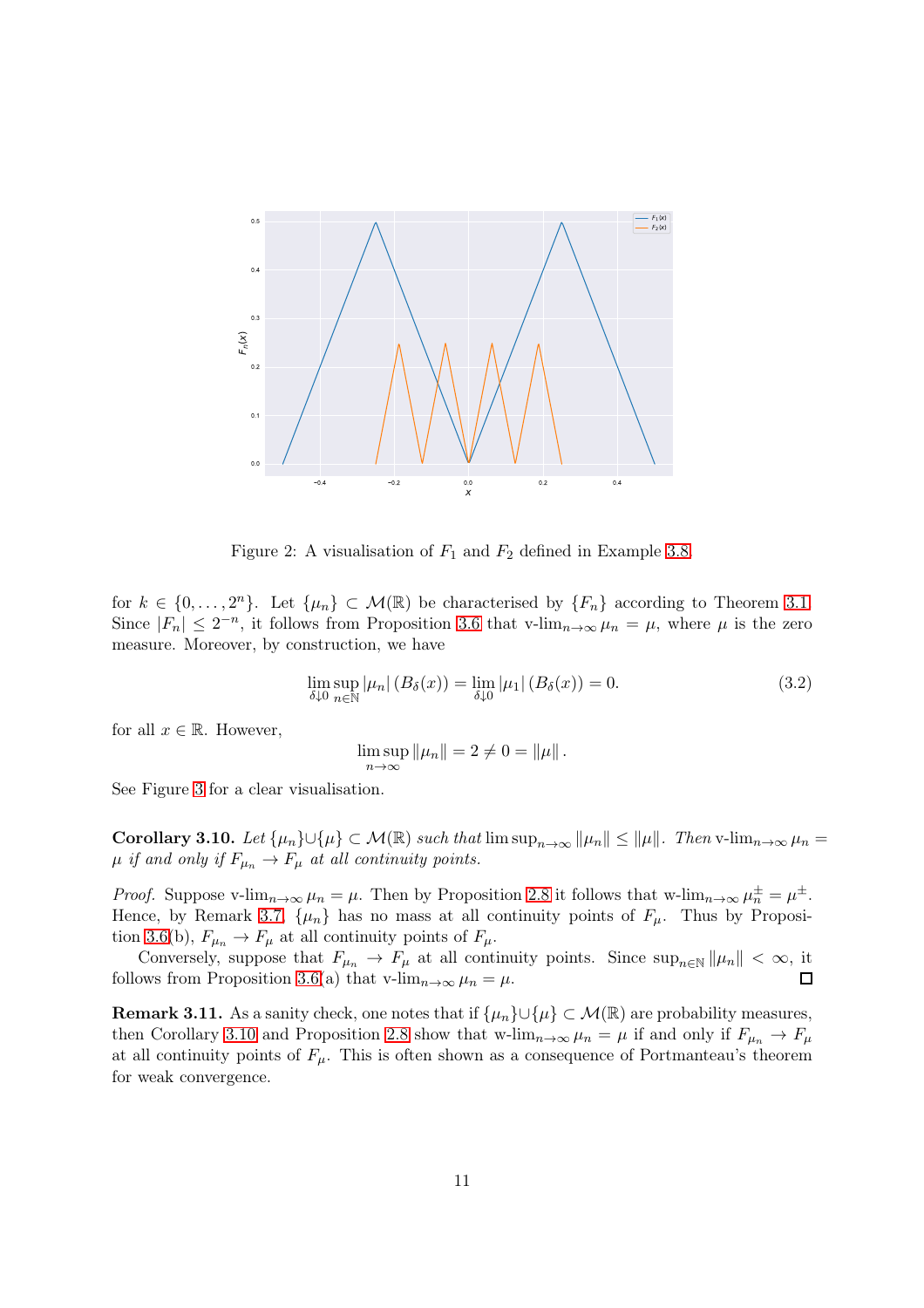

<span id="page-11-3"></span>Figure 3: A visualisation of  $F_1$  and  $F_2$  defined in Example [3.9.](#page-9-1)

### <span id="page-11-1"></span>A Appendix

#### A.1 Key results from Functional Analysis and Advanced Measure Theory

In this appendix, we collect some key results from Functional Analysis and Advanced Measure Theory that are used throughout this paper.

First, we recall the famous Stone-Weierstraß Theorem. To this end, recall that a subset  $\mathcal{C} \subset C_0(\Omega)$  vanishes nowhere if for all  $x \in \Omega$ , there exists some  $f \in \mathcal{C}$  such that  $f(x) \neq 0$ , and it separates points if for each  $x, y \in \Omega$  with  $x \neq y$ , there exists  $f \in \mathcal{C}$  such that  $f(x) \neq f(y)$ .

<span id="page-11-0"></span>**Theorem A.1** (Stone-Weierstraß Theorem). Let  $\Omega$  be a locally compact Hausdorff space and C be a subalgebra of  $C_0(\Omega)$ . Then C is dense in  $C_0(\Omega)$  (for the topology of uniform convergence) if and only if it separates points and vanishes nowhere.

<span id="page-11-2"></span>Next, we state a vague version of Portmanteau's Theorem for positive measures. For the convenience of the reader, we provide a full proof.

**Theorem A.2** (Portmanteau Theorem). Let  $\Omega$  be a locally compact metric space and  $\{\mu_n\} \cup$  $\{\mu\} \in \mathcal{M}^+(\Omega)$ . Then the following are equivalent:

- (a) v-lim<sub>n→∞</sub>  $\mu_n = \mu$ .
- (b) For any compact set  $K \subset \Omega$ ,

 $\limsup_{n\to\infty}\mu_n(K)\leq\mu(K)$ 

and for any open set  $\Theta \subset \Omega$ ,

 $\liminf_{n\to\infty}\mu_n(\Theta)\geq\mu(\Theta).$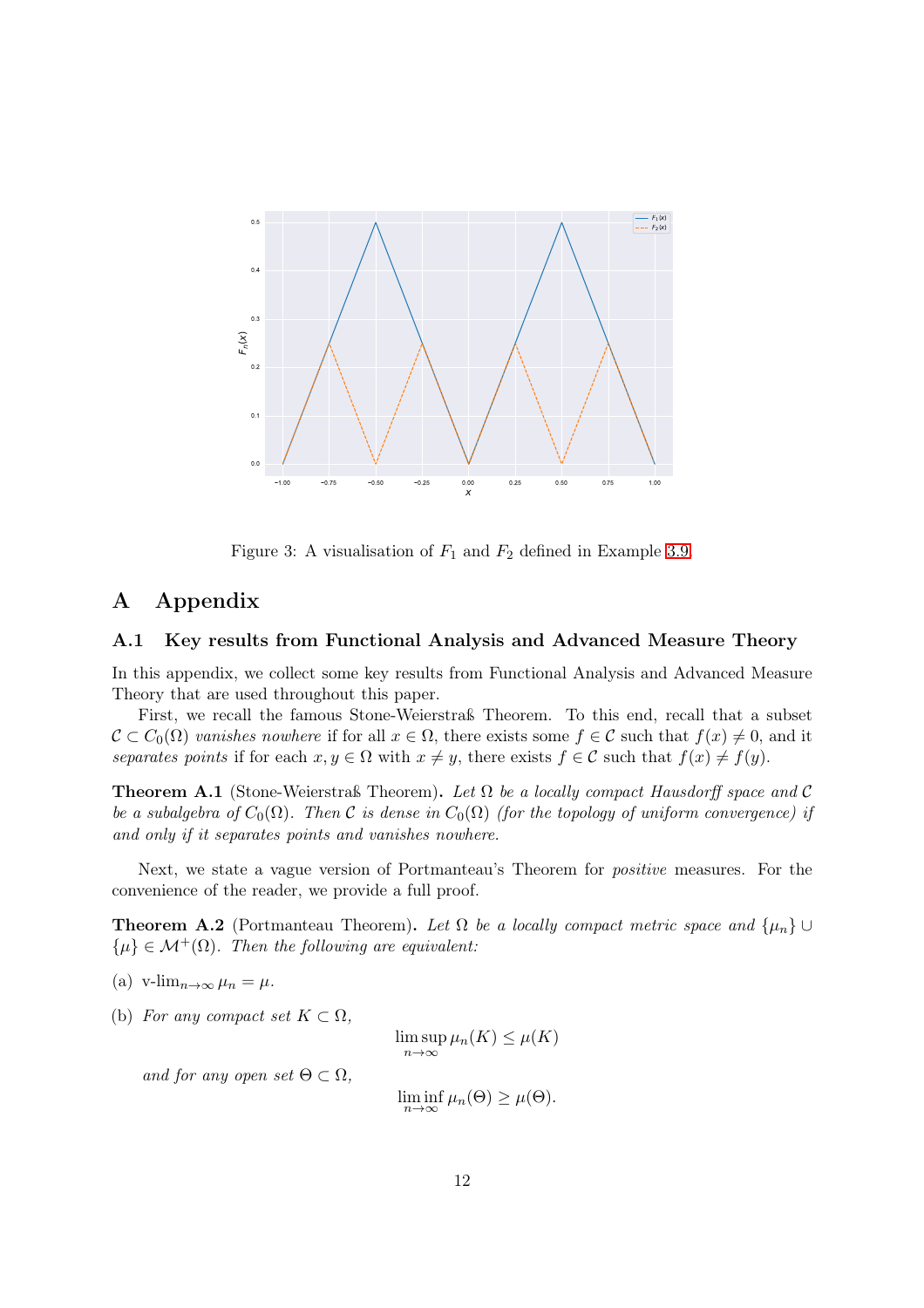(c) For any set  $A \subset \Omega$  such that  $A \subset K$  for some compact set K and  $\mu(\partial A) = 0$ ,

$$
\lim_{n \to \infty} \mu_n(A) = \mu(A).
$$

Proof. "(a)  $\Rightarrow$  (b)" Let  $K \subset \Omega$  be compact and for any  $\varepsilon > 0$ , let  $\rho_{K,\varepsilon} := (1 - \varepsilon^{-1}d(x,K))^+$ . Then, by the monotone convergence theorem, we have

$$
\limsup_{n\to\infty}\mu_n(K)\leq \inf_{\varepsilon>0}\limsup_{n\to\infty}\int_{\Omega}\rho_{K,\varepsilon}\,d\mu_n=\inf_{\varepsilon>0}\int_{\Omega}\rho_{K,\varepsilon}\,d\mu=\mu(K).
$$

Furthermore, for any open set  $\Theta \subset \Omega$ , we have

$$
\liminf_{n\to\infty}\mu_n(\Theta)\geq\mu(\Theta),
$$

directly from Theorem [A.3.](#page-12-0)

"(b)  $\Rightarrow$  (c)" Take any  $A \subset \Omega$  such that  $A \subset K$  for some compact set K and  $|\mu| (\partial A) = 0$ . Then by our hypotheses

$$
\mu(A) \le \liminf_{n \to \infty} \mu_n(A^{\circ}) \le \liminf_{n \to \infty} \mu_n(\overline{A}) \le \mu(A),
$$

whence,  $\lim_{n\to\infty} \mu_n(A) = \mu(A)$ .

 $\mathcal{L}^{\mu}(c) \Rightarrow (a)^{\nu}$  Let  $f \in C_c(\Omega)$  and take  $\varepsilon > 0$ . Set  $D := \{y \in \mathbb{R} : \mu(f^{-1}\{y\}) > 0\}$ , which must be an at most countable set. Take points  $-||f||_{\infty} \leq y_1 \leq \cdots \leq y_{N-1} \leq ||f||_{\infty} < y_N$  such that  $y_i \in \mathbb{R} \backslash D$  and  $y_{i+1} - y_i < \varepsilon$  for  $i \in \{1, ..., N-1\}$ . Define  $\Omega_i := f^{-1}([y_{i-1}, y_i))$  for  $i \in \{2, ..., N\}$ and note that  $\Omega = \bigcup_{i=2}^n \Omega_i$ . Since  $\partial f^{-1}(D) \subseteq f^{-1}(\partial D)$ , it follows that

$$
\mu(\partial \Omega_i) \le \mu(f^{-1}(\{y_{i-1}\})) + \mu(f^{-1}(\{y_i\})) = 0.
$$

There exists a unique  $j \in \{2, ..., N\}$  such that  $0 \in [y_{j-1}, y_j)$ . Moreover, since  $f \in C_c(\Omega)$ , there exists a compact set  $K \subset \Omega$  such that  $f1_{K^c} = 0$ , and  $\Omega_i \subset K$  for all  $i \in \{2, ..., N\} \setminus \{j\}$ . By abuse of notation, let us redefine  $\Omega_j$  as  $\Omega_j \backslash K^c$ . Thus, it follows from hypothesis that

$$
\limsup_{n \to \infty} \int_{\Omega} f d\mu_n \le \limsup_{n \to \infty} \sum_{i=2}^{N} \mu_n(\Omega_i) y_i
$$
  

$$
\le \sum_{i=2}^{N} \mu(\Omega_i) y_i
$$
  

$$
\le \sum_{i=2}^{N} \mu(\Omega_i) y_{i-1} + \varepsilon ||\mu||
$$
  

$$
\le \int_{\Omega} f d\mu + \varepsilon ||\mu||.
$$

Letting  $\varepsilon \downarrow 0$  we get  $\limsup_{n\to\infty} \int f d\mu$ ,  $\leq \int f d\mu$ . By considering  $(-f)$  one can obtain  $\liminf_{n\to\infty} \int f \, d\mu_n \ge \int f \, d\mu$ , whence we are done.  $\Box$ 

<span id="page-12-0"></span>The next result is attributed to Varadarajan [\[14\]](#page-14-13). For the convenience of the reader, we include a modern proof.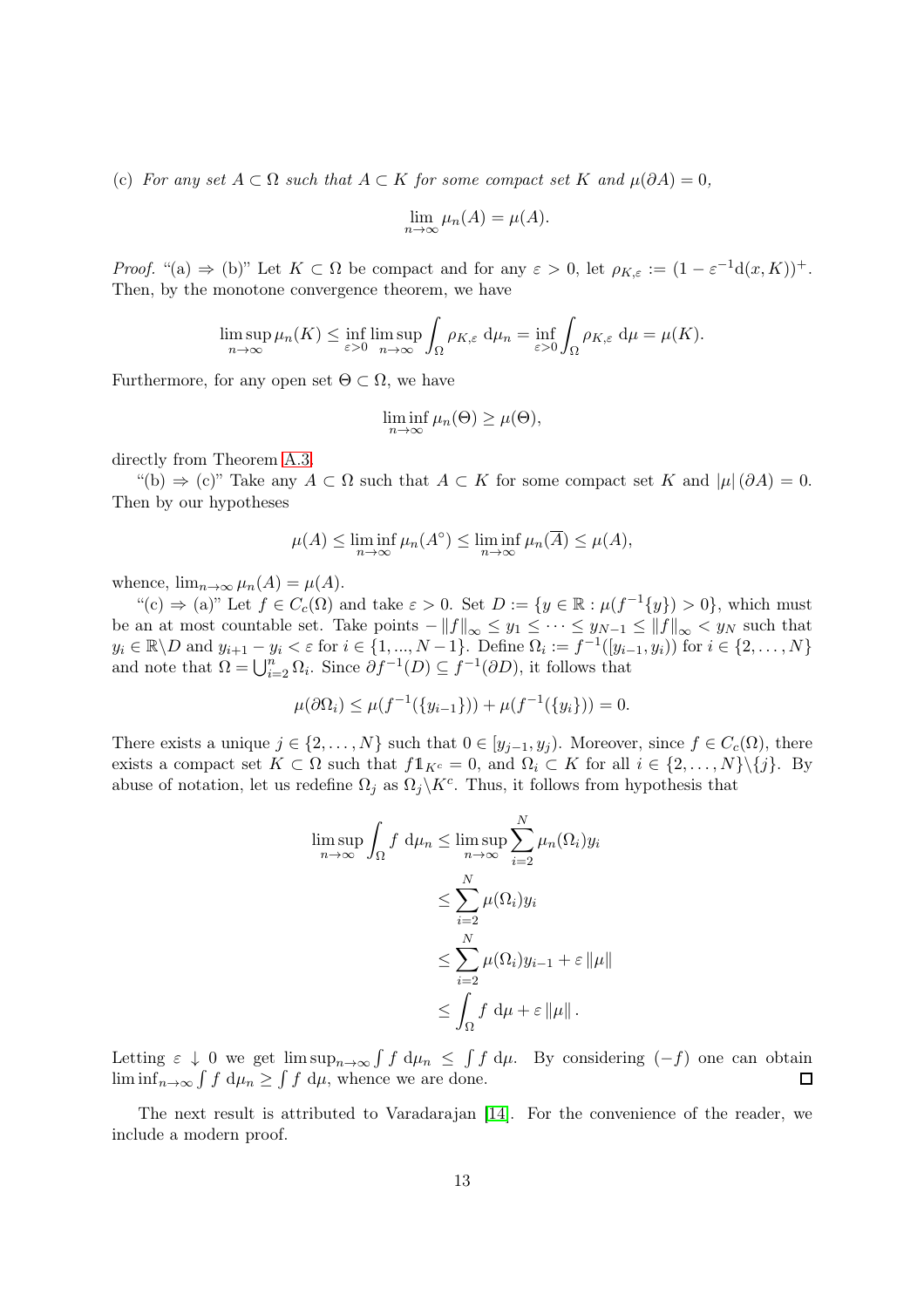**Theorem A.3.** Let  $\Omega$  be a locally compact normal Hausdorff space. Let  $\{\mu_n\} \cup \{\mu\} \subset \mathcal{M}(\Omega)$ and assume that v-lim<sub>n→∞</sub>  $\mu_n = \mu$ . Then for any open set  $\Theta \subset \Omega$ ,

$$
|\mu|(\Theta) \le \liminf_{n \to \infty} |\mu_n|(\Theta). \tag{A.1}
$$

In particular,  $\|\mu\| \leq \liminf_{n\to\infty} \|\mu_n\|.$ 

Proof. Let  $\Theta \subset \Omega$ . Let  $\varepsilon > 0$  be arbitrary. Since  $\mu$  is inner regular and  $\Omega$  is normal and locally compact, by Urysohn's lemma, there exists  $f \in C_c(\Omega)$  such that  $|f| \leq 1$ , supp $(f) \subset \Theta$  and

$$
\int f \, \mathrm{d}\mu \geq |\mu| \, (\Theta) - \varepsilon.
$$

Then by vague convergence of the  $\mu_n$ ,

$$
|\mu|(\Theta) - \varepsilon \le \int f \, d\mu = \lim_{n \to \infty} \int f \, d\mu_n \le \liminf_{n \to \infty} \int |f| \, d|\mu_n| \le \liminf_{n \to \infty} |\mu_n|(\Theta)
$$

Now the result follows by letting  $\varepsilon \downarrow 0$ .

<span id="page-13-0"></span>Finally, we state a version of Prohorov's theorem for signed measures.

**Theorem A.4** (Prohorov's Theorem). Let  $\Omega$  be a metric space. and  $\mathbf{M} \subset \mathcal{M}(\Omega)$  a subset of finite measures.

- (a) If  $M$  is uniformly bounded and tight, then  $M$  is weakly relatively sequentially compact.
- (b) If the space  $\Omega$  is Polish and M is weakly relatively sequentially compact, then M is uniformly bounded and tight.

*Proof.* (a) Take any  $\{\mu_n\} \subset \mathbf{M}$ . Since **M** is a uniformly bounded and tight family, both  $\{\mu_n^+\}$ and  $\{\mu_n^-\}$  are uniformly bounded and tight. By [\[11,](#page-14-9) Theorem 13.29], it follows that there exists a subsequence  $\{n_k\}$  such that w-lim $_{k\to\infty}$   $\mu_{n_k}^+ = \nu$ , for some positive measure  $\nu \in \mathcal{M}(\Omega)$ . Similarly, there exists a subsequence  $\{n_{k_l}\}\subset \{n_k\}$  such that w-lim<sub>l→∞</sub>  $\mu_{n_{k_l}}^-=\eta$ , for some positive measure  $\mathcal{M}(\Omega)$ . Thus it follows that w-lim<sub>l→∞</sub>  $\mu_{n_{k_l}} = (\nu - \eta) \in \mathcal{M}(\Omega)$ .

(b) See [\[3,](#page-14-8) Theorem 8.6.2].

#### A.2 One-point compactification

<span id="page-13-1"></span>In this appendix, we recall the one-point compactification of a non-compact locally compact Hausdorff space.

Definition A.5. Let  $\Omega$  be a non-compact locally compact Hausdorff space with topology  $\tau$ . Set  $\Omega_{\infty} := \Omega \cup \{\infty\}$ , where  $\infty \notin \Omega$ , and let

$$
\tau_{\infty} := \tau \cup \{ \Omega_{\infty} \backslash K : K \subset \Omega \text{ is compact} \}
$$

Then  $\Omega_{\infty}$  (with the topology  $\tau_{\infty}$ ) is called the *one-point* compactification of  $\Omega$ .

<span id="page-13-2"></span>The one-point compactification of a non-compact locally compact Hausdorff space has nice properties; see [\[7,](#page-14-6) Proposition 4.36] for a proof.

**Theorem A.6.** Let  $\Omega$  be a non-compact locally compact Hausdorff space. Then  $\Omega_{\infty}$  is a compact Hausdorff space and  $\Omega$  is an open dense subset of  $\Omega_{\infty}$ . Moreover,  $f \in C(\Omega)$  extends continuously to  $f_{\infty} \in C(\Omega_{\infty})$  if and only if  $f = f_0 + c$  where  $f_0 \in C_0(\Omega)$  and c is a constant. In this case, the extension satisfies  $f_{\infty}(\infty) = c$ .

 $\Box$ 

 $\Box$